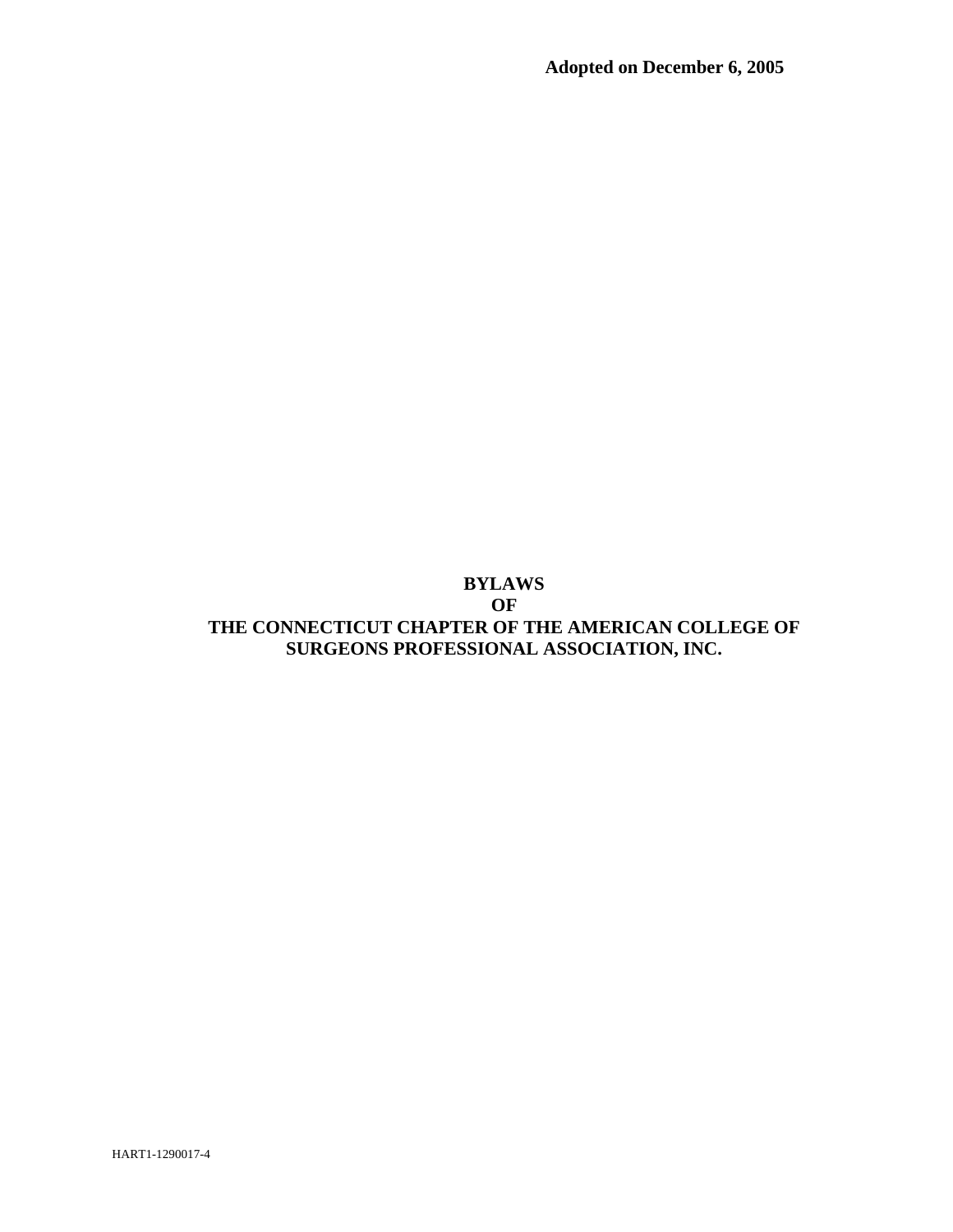# **TABLE OF CONTENTS**

|                    |                                              | Page |
|--------------------|----------------------------------------------|------|
|                    |                                              |      |
| 1.1.               |                                              |      |
| 1.2.               |                                              |      |
| 1.3.               |                                              |      |
| 1.4.               |                                              |      |
| 1.5.               |                                              |      |
| 1.6.               |                                              |      |
| 1.7.               |                                              |      |
| 1.8.               | TERMINATION AND REINSTATEMENT OF MEMBERSHIP3 |      |
| <b>ARTICLE II.</b> |                                              |      |
| 2.1.               |                                              |      |
| 2.2.               |                                              |      |
| 2.3.               |                                              |      |
| 2.4.               |                                              |      |
| 2.5.               |                                              |      |
| 2.6.               |                                              |      |
| 2.7.               |                                              |      |
| 2.8.               |                                              |      |
| 2.9.               |                                              |      |
| 2.10.              |                                              |      |
| 2.11.              |                                              |      |
|                    |                                              |      |
| 3.1.               |                                              |      |
| 3.2.               |                                              |      |
| 3.3.               |                                              |      |
| 3.4.               |                                              |      |
| 3.5.               |                                              |      |
|                    |                                              |      |
| 4.1.               |                                              |      |
|                    |                                              |      |
| 5.1.               |                                              |      |
| 5.2.               |                                              |      |
| 5.3.               |                                              |      |
| 5.4.               |                                              |      |
| 5.5.               |                                              |      |
| 5.6.               |                                              |      |
|                    |                                              |      |
| 6.1.               |                                              |      |
| 6.2.               |                                              |      |
| 6.3.               |                                              |      |
| 6.4.               |                                              |      |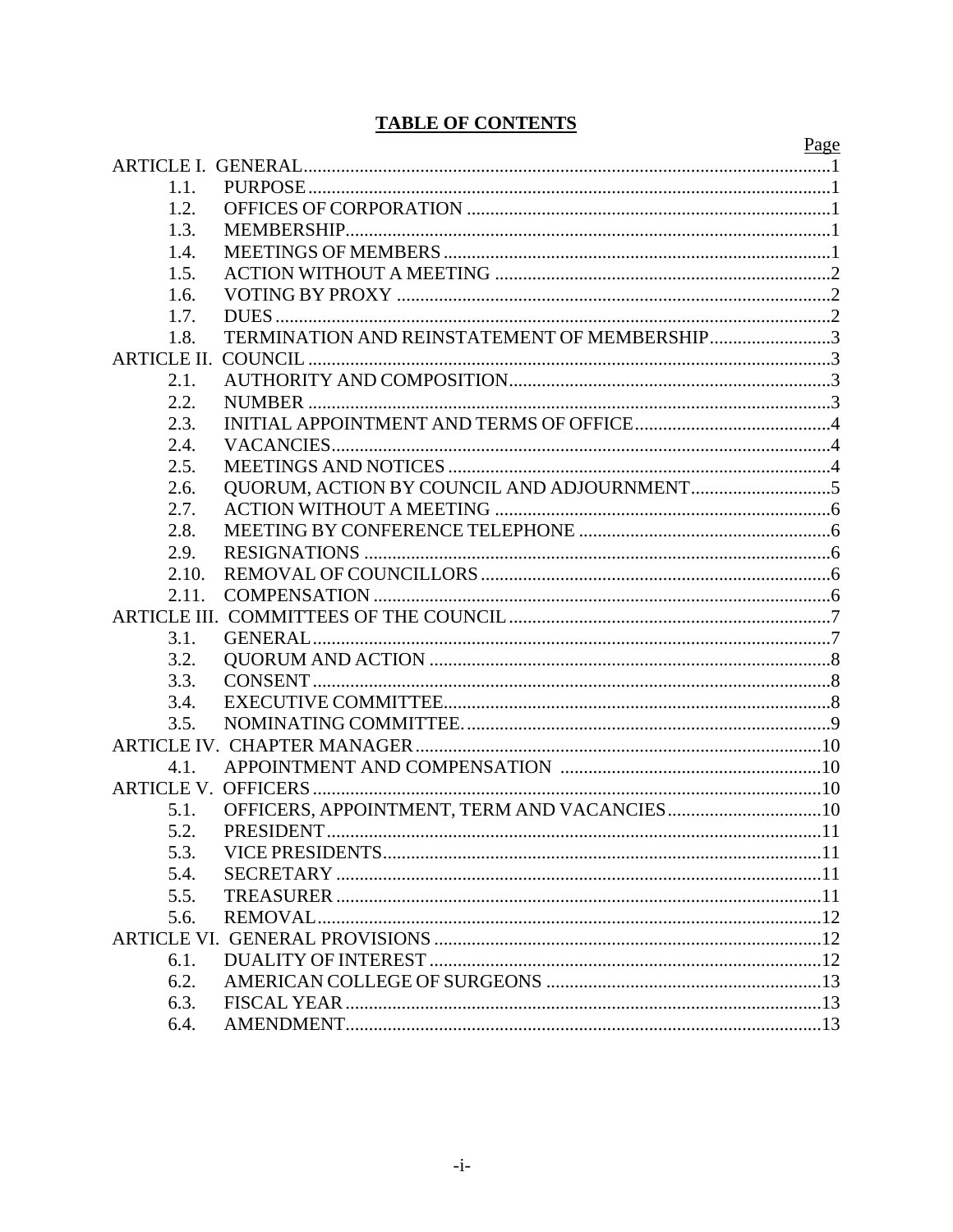# <span id="page-2-0"></span>**BYLAWS OF THE CONNECTICUT CHAPTER OF THE AMERICAN COLLEGE OF SURGEONS PROFESSIONAL ASSOCIATION, INC. ARTICLE I. GENERAL**

**1.1. PURPOSE**. These bylaws supplement certain provisions of the certificate of incorporation of The Connecticut Chapter of the American College of Surgeons Professional Association, Inc. (the "Corporation") and the Connecticut Revised Nonstock Corporation Act, as amended from time to time (the "Act").

**1.2. OFFICES OF CORPORATION.** The Corporation's council (the "Council") shall have the power to determine the location of the registered office, in accordance with applicable law, from time to time, and to designate the principal office of the Corporation and such additional offices as it shall determine in its discretion.

**1.3. MEMBERSHIP**. The Corporation is a membership corporation. The Corporation has two classes of Members: Active Members and Affiliate Members. The Members shall have such rights, privileges and obligations conferred upon them by the Corporation's certificate of incorporation and these bylaws. An application procedure for obtaining membership shall be established by the Council.

**1.4. MEETINGS OF MEMBERS.** The annual meeting of the Corporation's Members shall be held at such date, time and place as the Council shall determine, and as shall be set forth in the notice of the meeting. Special meetings may be held at such dates, times and places, and for such specific purposes, as the Council, the President or the written request of at least fifty percent (50%) of the Active Members shall determine, and as shall be set forth in the notice of the meeting. Notice of annual or special meetings shall be in writing and shall be mailed, faxed, e-mailed or otherwise delivered to the Members and councillors at least ten (10)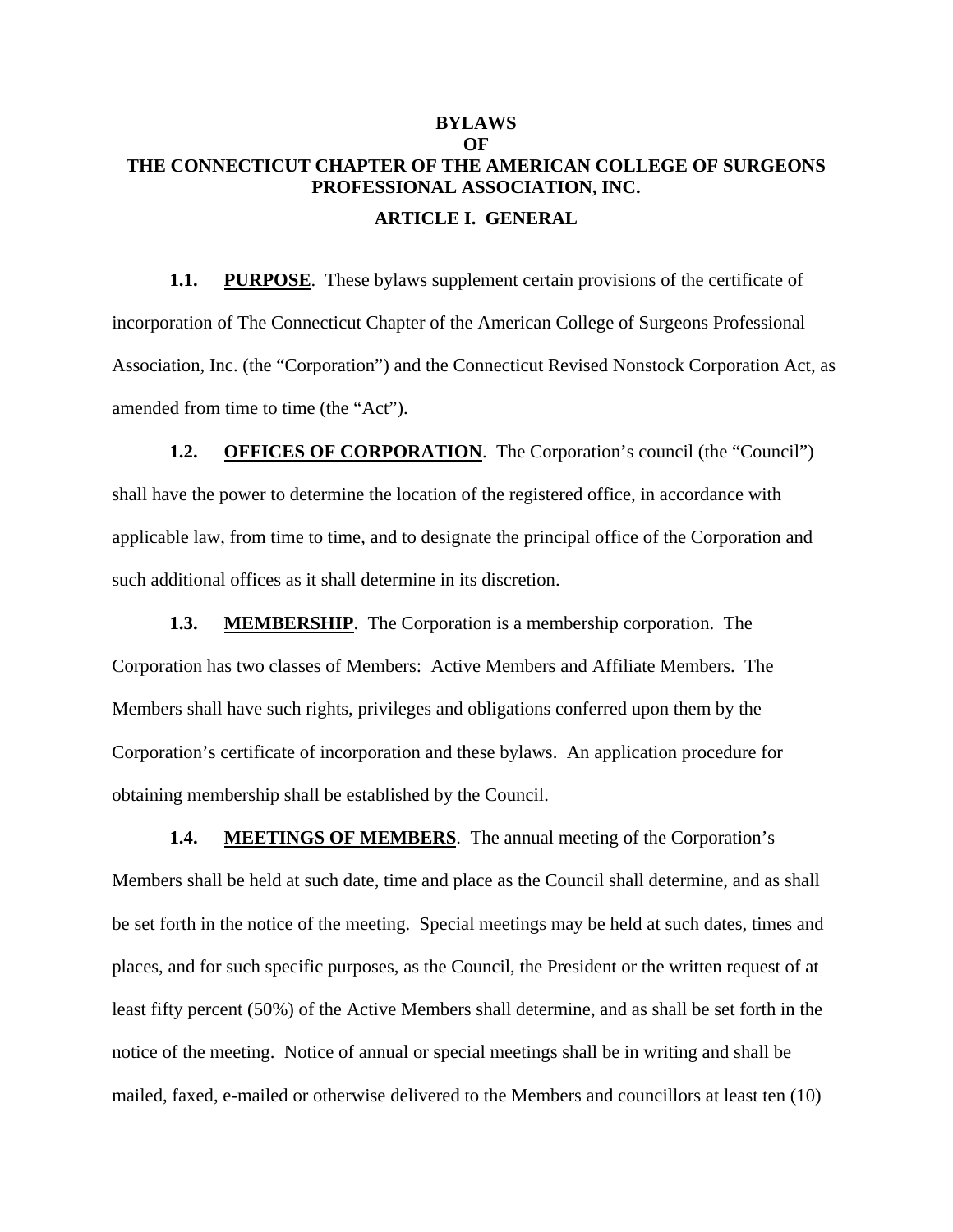<span id="page-3-0"></span>days and no more than sixty (60) days prior to such meeting. If mailed, such notice shall be deemed to be delivered when deposited in the United States mail with postage thereon prepaid, addressed to the Member at his or her address as it appears on the records of the Corporation.

At each annual meeting or any special meeting called for such purpose, the Active Members shall (i) elect councillors and officers in accordance with the Corporation's certificate of incorporation and these bylaws, (ii) receive reports from the Corporation's councillors, officers, agents and committees, and (iii) conduct any other business relating to the affairs of the Corporation consistent with the rights of the Active Members. Active Members present at a meeting of the Members shall constitute a quorum. The act of a majority of the Active Members at a meeting at which a quorum is present shall be the act of the Members, unless the presence or act of a greater number is specifically required by these bylaws, the Corporation's certificate of incorporation, or the Act.

**1.5. ACTION WITHOUT A MEETING.** Any action which may be taken at a meeting of Members may be taken without a meeting if a consent in writing, setting forth the action so taken, or to be taken, shall be signed by all of the Members entitled to vote with respect to the subject matter of such meeting. Such consent shall be filed with the minutes of the Members' meetings.

**1.6. VOTING BY PROXY.** Members entitled to vote or execute consents, waivers or releases may do so either in person or by one or more agents authorized by a written proxy executed by the Member in accordance with the Act.

**1.7. DUES.** Dues shall be set annually by the Council. Application for membership shall be accompanied by payment of dues. Except as provided herein, a Member shall be in good standing upon payment in full of all current dues. Except as provided herein, dues shall be

-2-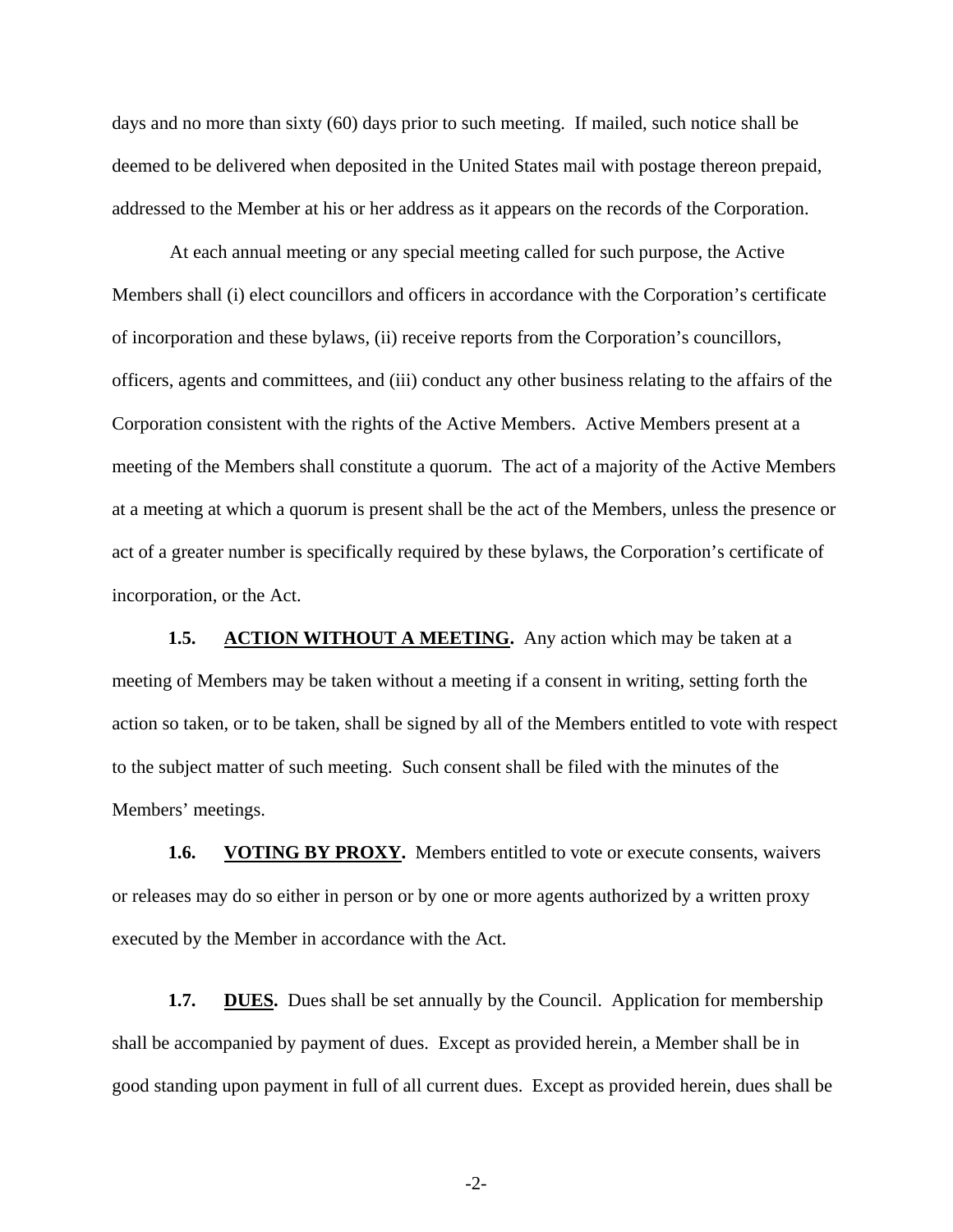<span id="page-4-0"></span>assessed of all surgeons practicing medicine on a full-time basis regardless of age. Additional assessments may be made by the Council at any annual or special meeting of the Members subject to the affirmative vote of at least two-thirds of the Members voting as a class to which the assessment applies. Dues are waived for the following: (i) Fellows and Associate Fellows of the American College of Surgeons (the "College") who are bona fide missionaries; (ii) Fellows and Associate Fellows of the College who are no longer practicing medicine on a full-time basis; and (iii) Medical Students and Residents of the College.

#### **1.8. TERMINATION AND REINSTATEMENT OF MEMBERSHIP.** A person

whose membership has been terminated by the Council because such person no longer meets the qualifications for membership as set forth in the Corporation's certificate of incorporation may be reinstated by the Council upon satisfying such qualifications.

## **ARTICLE II. COUNCIL**

**2.1. AUTHORITY AND COMPOSITION**. All corporate powers shall be exercised by or under the authority of, and the activities, property and affairs of the Corporation shall be managed by or under the direction of, the Council, subject to any limitations set forth in the certificate of incorporation. There shall be three classes of Councillors, including Elected Councillors, Appointed Councillors, and Ex-Officio Councillors, as further described in the Corporation's certificate of incorporation.

**2.2. NUMBER**. The Corporation shall have the number of Elected Councillors fixed by the Executive Committee at any time or, in the absence thereof, the number of Elected Councillors serving immediately following the preceding annual meeting of the Members. The

-3-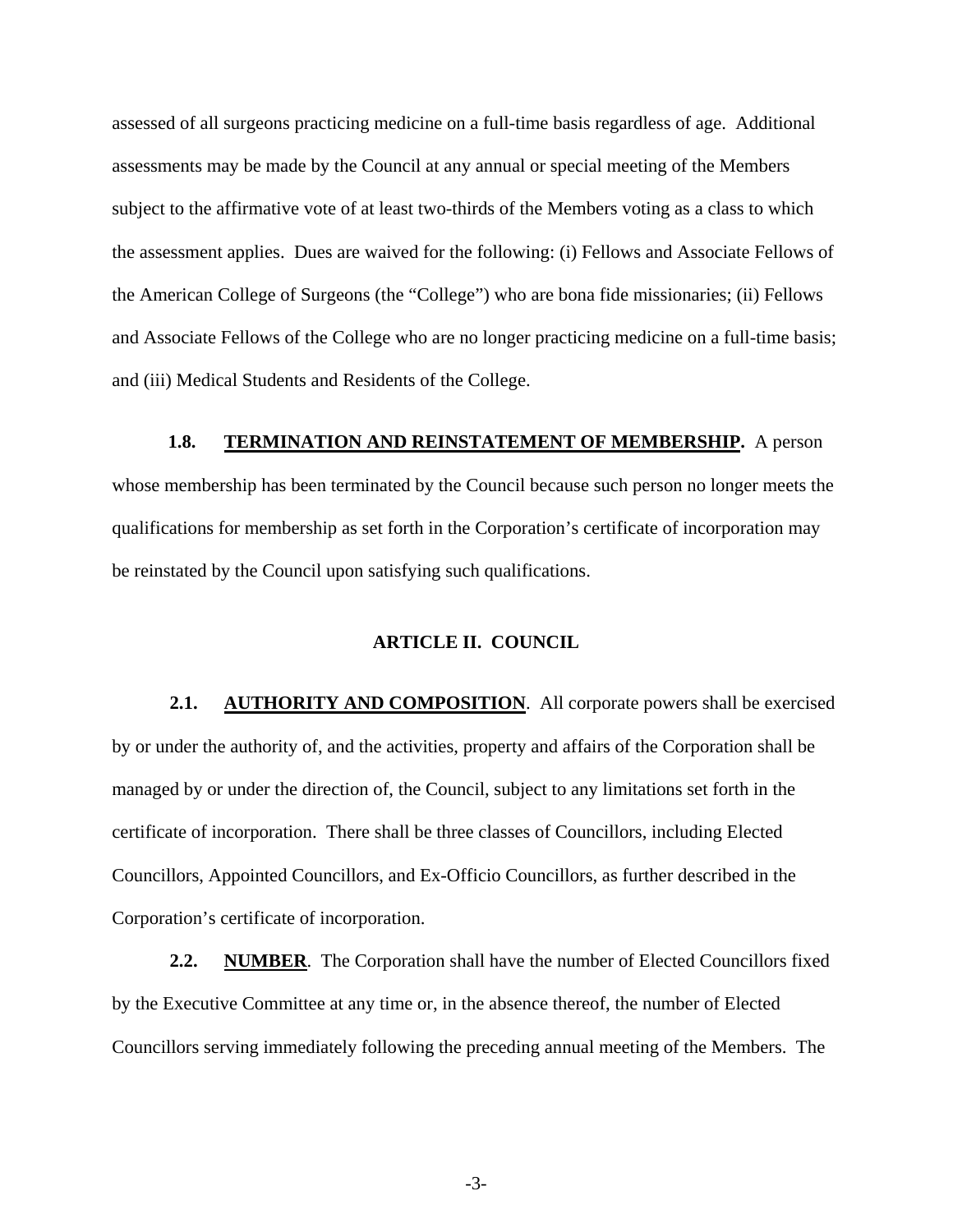<span id="page-5-0"></span>Executive Committee may appoint such Appointed Councillors as it determines from time to time as set forth in the Corporation's certificate of incorporation.

**2.3. INITIAL APPOINTMENT AND TERMS OF OFFICE**. The initial Council shall be appointed by the incorporator to serve until the first annual meeting of the Corporation's Members. At the first annual meeting of the Members and at each subsequent annual meeting of the Members, Elected Councillors shall be elected in the manner set forth in the Corporation's certificate of incorporation. Except for those Elected Councillors serving on the Executive Committee, Elected Councillors' terms of service shall be staggered as provided in the Corporation's certificate of incorporation. Except as provided herein, Elected Councillors may serve for an unlimited number of two-year terms; provided, however, they may not serve for more than three (3) successive two-year terms without at least a one (1) year hiatus. Notwithstanding the foregoing, Elected Councillors subsequently elected as officers of the Corporation and serving on the Executive Committee may serve for a maximum of two additional one-year terms. Appointed Councillors shall serve for such term as determined by the Council.

**2.4. VACANCIES**. Any vacancy or vacancies occurring on the Council may be filled with an Active Member by action of the Active Members or by the remaining Elected or Appointed Councillors. A vacancy that will occur at a specific later date, by reason of a resignation effective at a later date, may be filled before the vacancy occurs, but the new councillor may not take office until the vacancy occurs.

2.5. **MEETINGS AND NOTICES**. Annual meetings of the Council shall be held within forty-five (45) days of the annual meeting of the Members, without notice, unless otherwise required by these bylaws, the certificate of incorporation, or the Connecticut General

-4-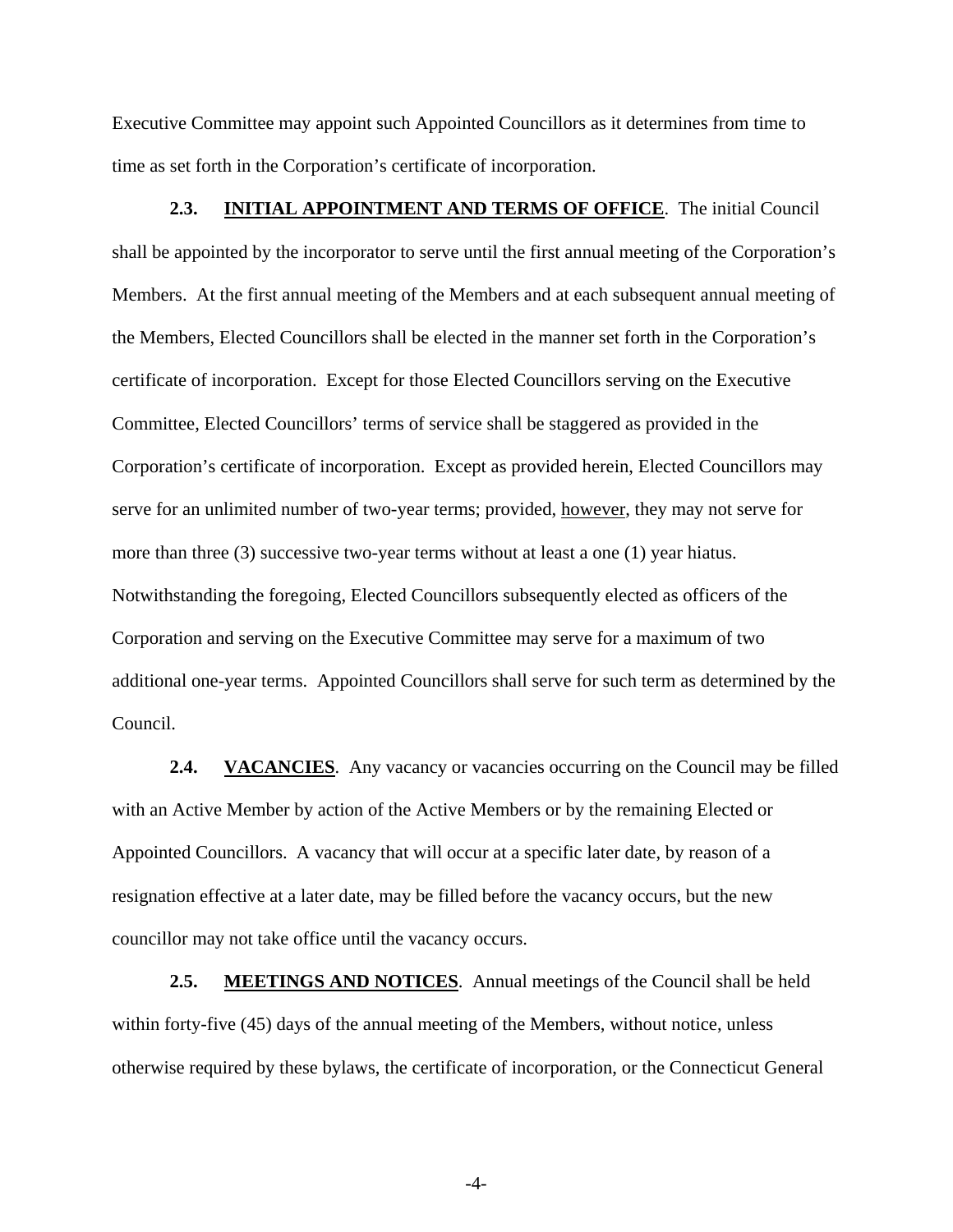<span id="page-6-0"></span>Statutes, at the principal offices of the Corporation unless otherwise specifically directed by the President. The Council or its President will specify an appropriate date for the purpose of receiving reports from the Corporation's officers, agents and committees, and transacting such other business as may properly come before the meeting.

Regular meetings of the councillors may be held at such times and places as, in the opinion of the President or a majority of the councillors, the interests of the Corporation shall require. Failure of an Elected or Appointed Councillor to attend at least fifty (50) percent of the regular meetings of the Council shall be grounds for removal as set forth in Article 2.10.

Special meetings of the councillors shall be held whenever called by the President or by the Secretary or upon the written request of at least five of the Elected or Appointed Councillors. At least two days' written or oral notice stating the time, place and purpose of special meetings shall be given to each councillor.

A written waiver signed at any time by a councillor entitled to notice shall be the equivalent to the giving of notice. The attendance of any councillor at a meeting without protesting prior to the commencement of the meeting the lack of proper notice shall be deemed to be a waiver by such councillor of notice of the meeting.

**2.6. QUORUM, ACTION BY COUNCIL AND ADJOURNMENT**. A majority of the Elected and Appointed Councillors then serving shall constitute a quorum for the transaction of business; and the act of a numerical majority of the Elected and Appointed Councillors present at a meeting at which a quorum is present shall be the act of the Council, unless the presence of or act of a greater number is specifically required by these bylaws, the Corporation's certificate of incorporation, or the Connecticut General Statutes. If a quorum shall not be present at any meeting of councillors, a majority of the Elected and Appointed Councillors present at

-5-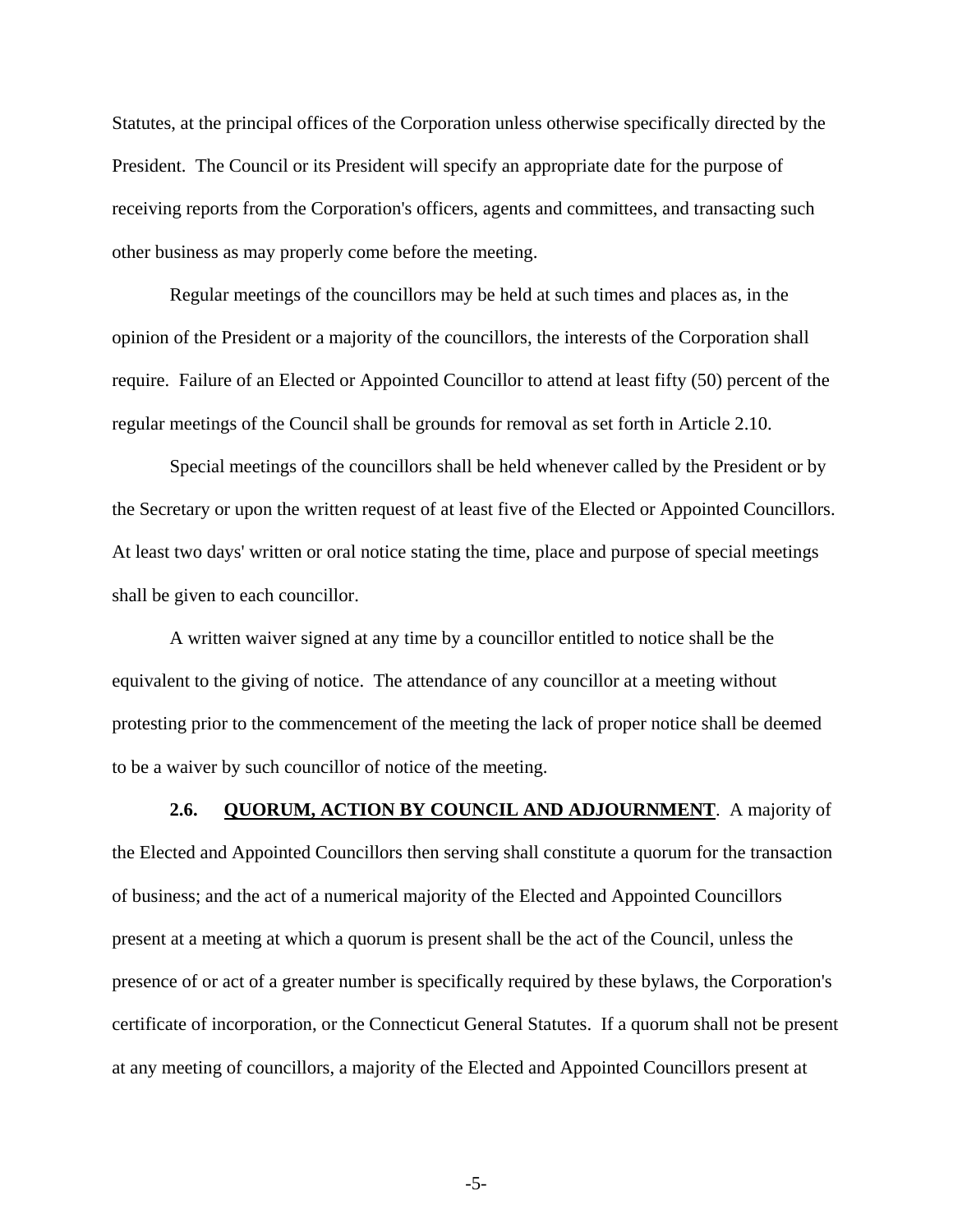<span id="page-7-0"></span>such meeting may adjourn the meeting from time to time, without notice other than announcement at the meeting, until a quorum shall be present.

**2.7. ACTION WITHOUT A MEETING**. Any action which may be taken at a meeting of the Council or of a committee of the Council may be taken without a meeting if a consent in writing, setting forth the action so taken, or to be taken, shall be signed by all of the councillors or all of the committee members entitled to vote with respect to the subject matter of such meeting. Such consent shall be filed with the minutes of the councillors' or committee's meetings.

2.8. MEETING BY CONFERENCE TELEPHONE. A councillor or a member of a committee of the Council may participate in a meeting of the Council or of such committee by means of conference telephone or similar communications equipment enabling all councillors or all committee members participating in the meeting to hear one another, and participation in a meeting shall constitute presence in person at such meeting.

**2.9. RESIGNATIONS**. The resignation of any councillor shall be in writing and shall be effective immediately upon receipt by the Corporation if no time is specified, or at such later time as the resigning councillor may specify and the Corporation shall accept.

2.10. REMOVAL OF COUNCILLORS. Active Members may remove any Elected Councillor at any time with or without cause. The Executive Committee may remove any Appointed Councillor at any time with or without cause.

2.11. **COMPENSATION**. No councillor shall receive compensation for services rendered to the Corporation in such capacity, but councillors shall be entitled to reimbursement for reasonable and necessary expenses actually incurred in connection with the performance of their duties in the manner and to the extent that the Council shall determine, and may receive

-6-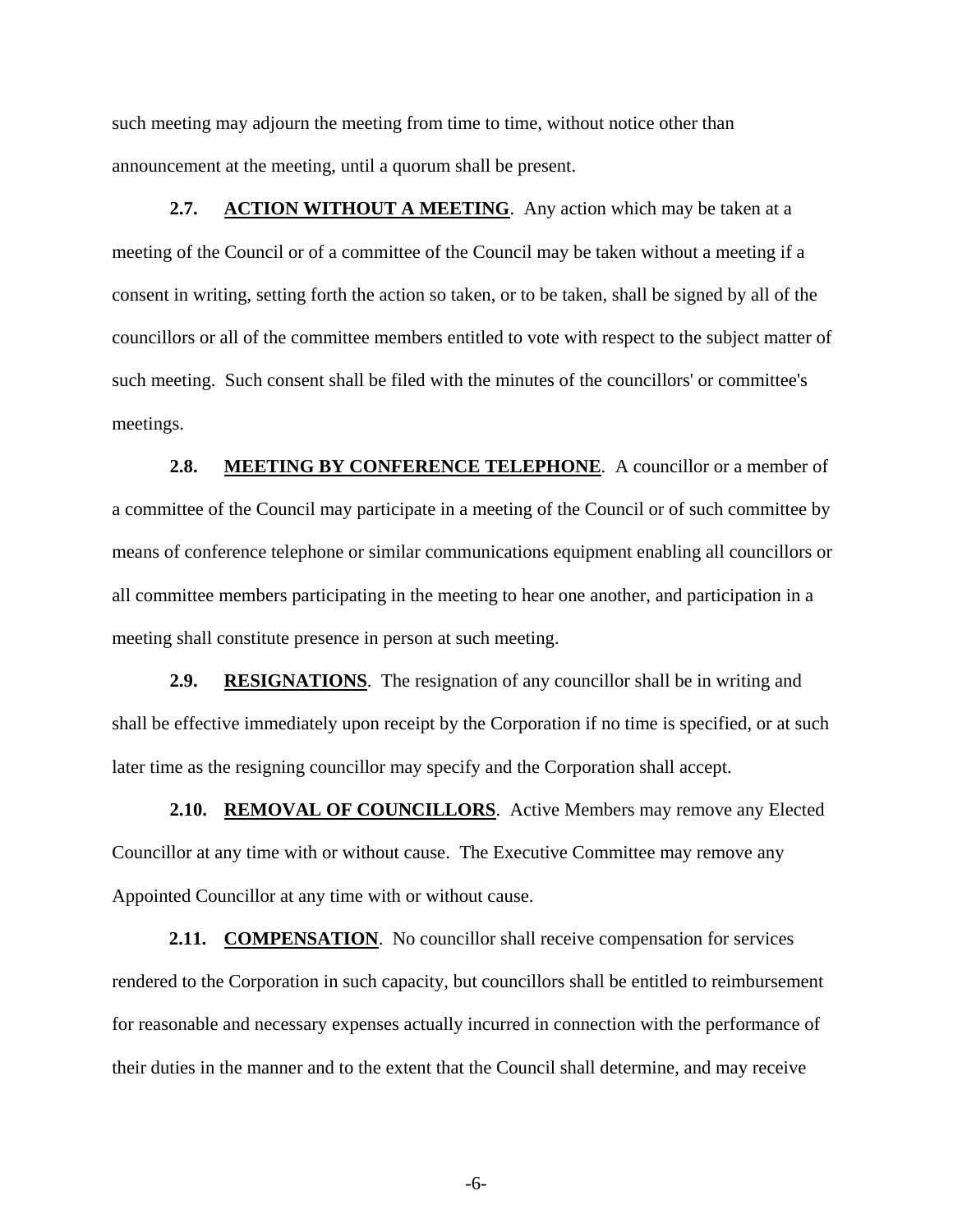<span id="page-8-0"></span>reasonable compensation for services performed in other capacities for or on behalf of the Corporation.

### **ARTICLE III. COMMITTEES OF THE COUNCIL**

#### **3.1. GENERAL**.

The Corporation shall have the following initial committees of the Council as further described herein:

- (i) Awards Committee;
- (ii) Committee on Applicants;
- (iii) Committee on Bariatric Surgery;
- (iv) Legislative Affairs Committee;
- (v) Membership Committee;
- (vi) Program Committee;
- (vii) Medical Student Mentorship Committee;
- (viii) Young Surgeons Committee;
- (ix) Nominating Committee; and
- (x) Executive Committee.

The Council may appoint such other committees from time to time as it may consider necessary or advisable. Except as otherwise provided in these bylaws, the size, purposes and powers of each committee shall be as herein set forth and as may from time to time be determined by the Council.

Except as otherwise provided in these bylaws, the President shall appoint the chair and the members of each committee. Each committee and its membership shall continue for as long as the Council deems advisable. Any member of any committee may be removed at any time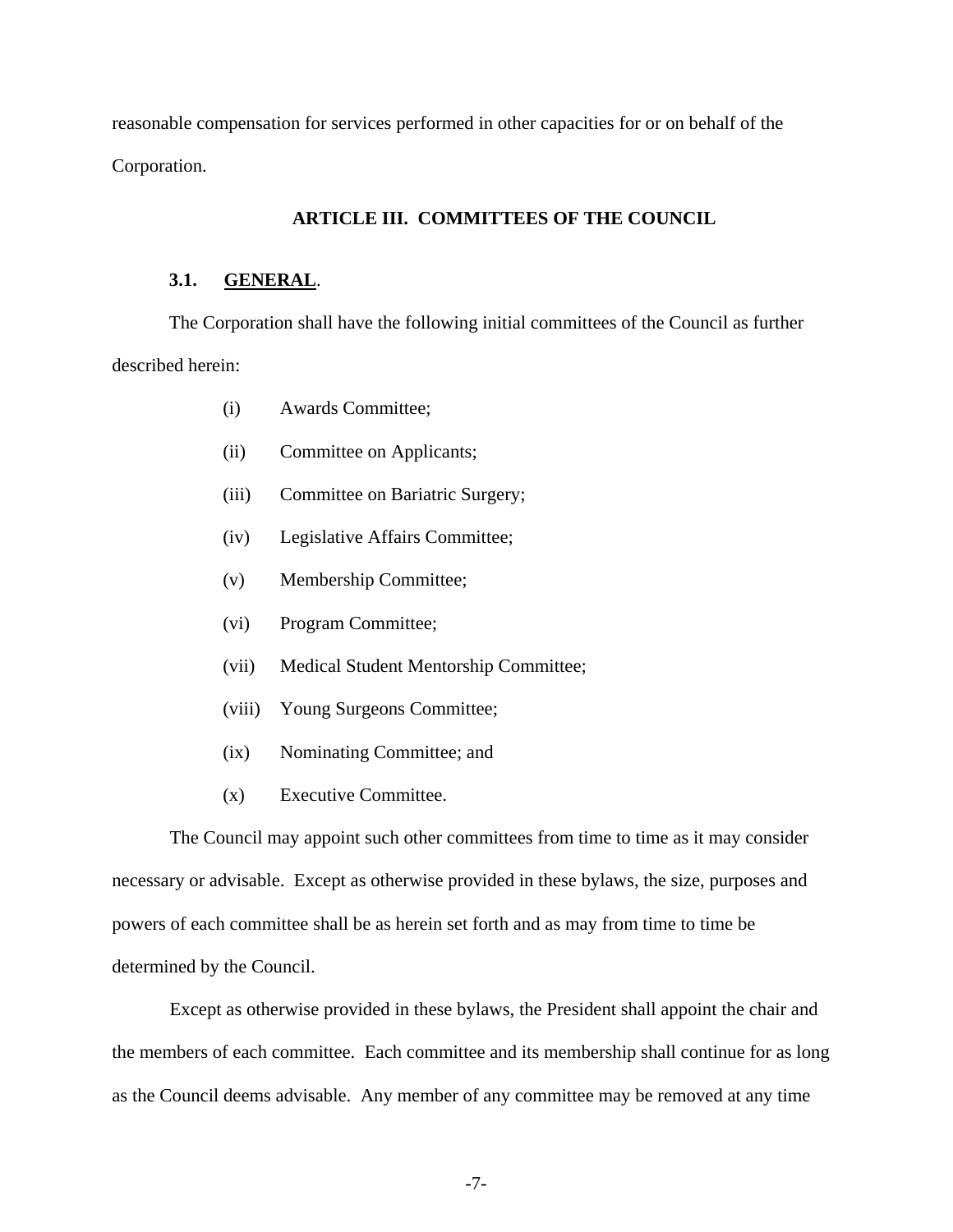<span id="page-9-0"></span>with or without cause by the President. Vacancies on any committee shall be filled by appointments made by the committee chair and approved by the President.

Except as specifically authorized by the Council, all committees except the Executive Committee shall be advisory in nature and shall not have authority to act on behalf of the Corporation. Non-council members may be appointed to any committee that does not have the authority to act for the Council. Each committee shall meet with sufficient frequency to accomplish its assigned functions. Each committee shall report its actions to the Council at each Council meeting.

**3.2. QUORUM AND ACTION.** Except for the Executive Committee and any other committee with the authority to act for the Council, a quorum for the transaction of business by a committee shall consist of twenty-five (25) percent of members of the committee, and the vote of a majority of those members present when a quorum is present shall constitute the act of the committee. Ex-officio members of any committee and non-council members shall each be counted in determining a quorum and shall each have the right to vote. The Executive Committee and any other committee with the authority to act for the Council shall be subject to the same quorum and voting requirements as the Council.

**3.3. CONSENT**. Any resolution in writing, approved and signed by all of a committee's members entitled to vote, shall have the same force and effect as if the same were approved by the committee members at a meeting duly called and held for that purpose, and such resolution shall be recorded by the Secretary in the minute book of the Corporation.

**3.4. EXECUTIVE COMMITTEE.** Elected Councillors subsequently elected as officers of the Corporation shall serve on the Executive Committee in accordance with these bylaws and the Corporation's certificate of incorporation. The President shall serve ex officio as

-8-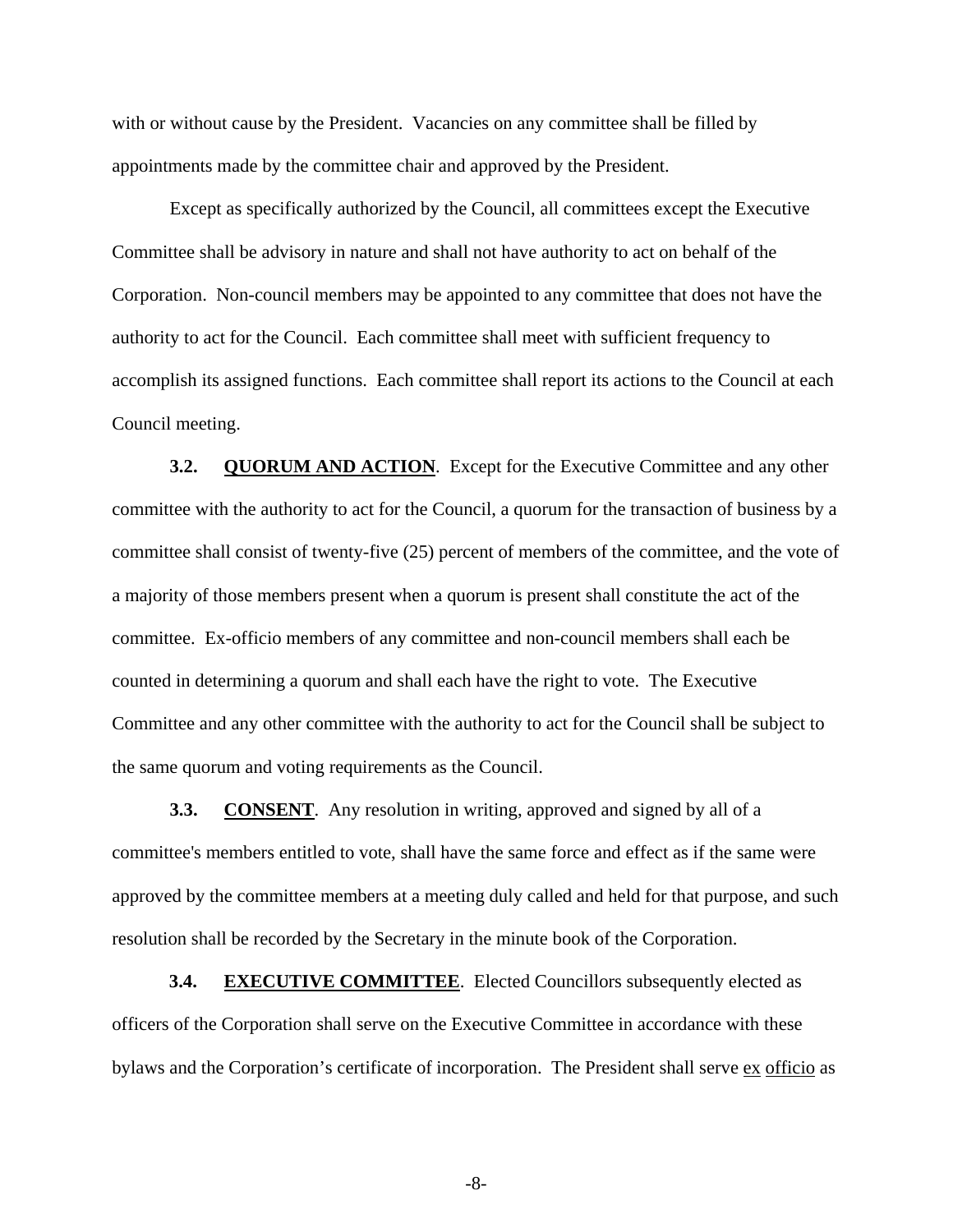<span id="page-10-0"></span>chairman of the Executive Committee. The Executive Committee may appoint Appointed Councillors at its discretion from time to time to serve on the Council for as long as the Council deems necessary and appropriate.

Subject to any prior limitations imposed by the Council, the Executive Committee shall have the power to transact all regular business of the Corporation during the interim between the meetings of the Council, and its actions shall have the same force and effect of action of the Council, provided, however, the Executive Committee may not: (1) approve or recommend to members action that sections 33-1000 to 33-1290, inclusive, require to be approved by members; (2) fill vacancies on the Council or on any committee with the power to act on behalf of the Corporation; (3) approve a plan of merger; (4) approve a sale, lease, exchange or other disposition of all or substantially all, of the property of the Corporation except as provided in Section 33-1101(e)(5) of the Act; or (5) approve a proposal to dissolve. The Executive Committee shall report any actions and recommendations to the Council at each Council meeting.

**3.5. NOMINATING COMMITTEE.** The Nominating Committee shall consist of no fewer than three persons, all of whom shall be members of the Council. Prior to the annual meeting of the Members, the Nominating Committee shall submit to the Active Members a slate of Elected Councillors from among the Active Members. Subject to the prior approval of the Council, prior to the annual meeting of the Members, the Nominating Committee shall submit to the Active Members a slate of officers selected from among the Elected Councillors.

-9-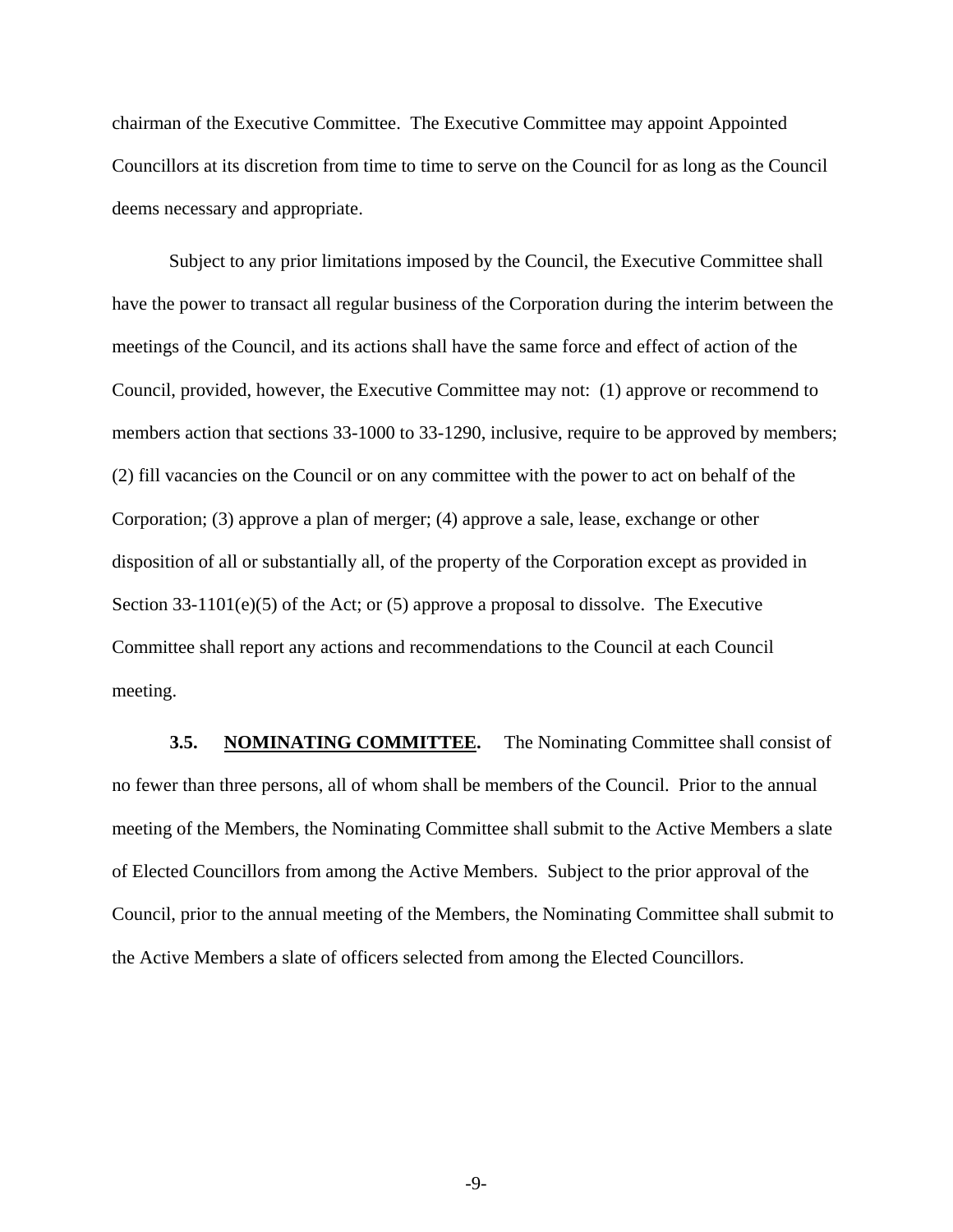#### **ARTICLE IV. CHAPTER MANAGER**

<span id="page-11-0"></span>**4.1.** APPOINTMENT AND COMPENSATION. The Council, by a majority vote of the Elected and Appointed Councillors present at a meeting at which a quorum is present, may appoint a Chapter Manager to serve at the pleasure of the Council. The Chapter Manager shall be the chief administrative officer of the Corporation, subject to the control and direction of the Council. The Chapter Manager may attend meetings of the Council at its direction, and shall submit regular reports to the President or, if none, to the Council on the operations of the Corporation. The Chapter Manager shall not be entitled to vote at Council meetings. The compensation and terms of employment of the Chapter Manager shall be reviewed and determined at least annually by the Council.

#### **ARTICLE V. OFFICERS**

### **5.1. OFFICERS, APPOINTMENT, TERM AND VACANCIES**. The

Corporation's Active Members shall elect from among the Elected Councillors, a President, one or more Vice Presidents, a Secretary, Treasurer and such other officers as the Active Members deem appropriate. The Active Members shall elect the officers at the annual meeting of the Members, or as soon thereafter as may be convenient. Any person may simultaneously hold multiple offices.

Officers shall serve for a term extending until the next succeeding annual meeting of the Members and until his or her successor has been elected and qualified. No officer shall serve more than two (2) one-year terms in a certain office. Any vacancy or vacancies occurring in any office of the Corporation may be filled until the next meeting at which officers are elected by the concurring vote of a majority of the remaining councillors, though such remaining councillors

-10-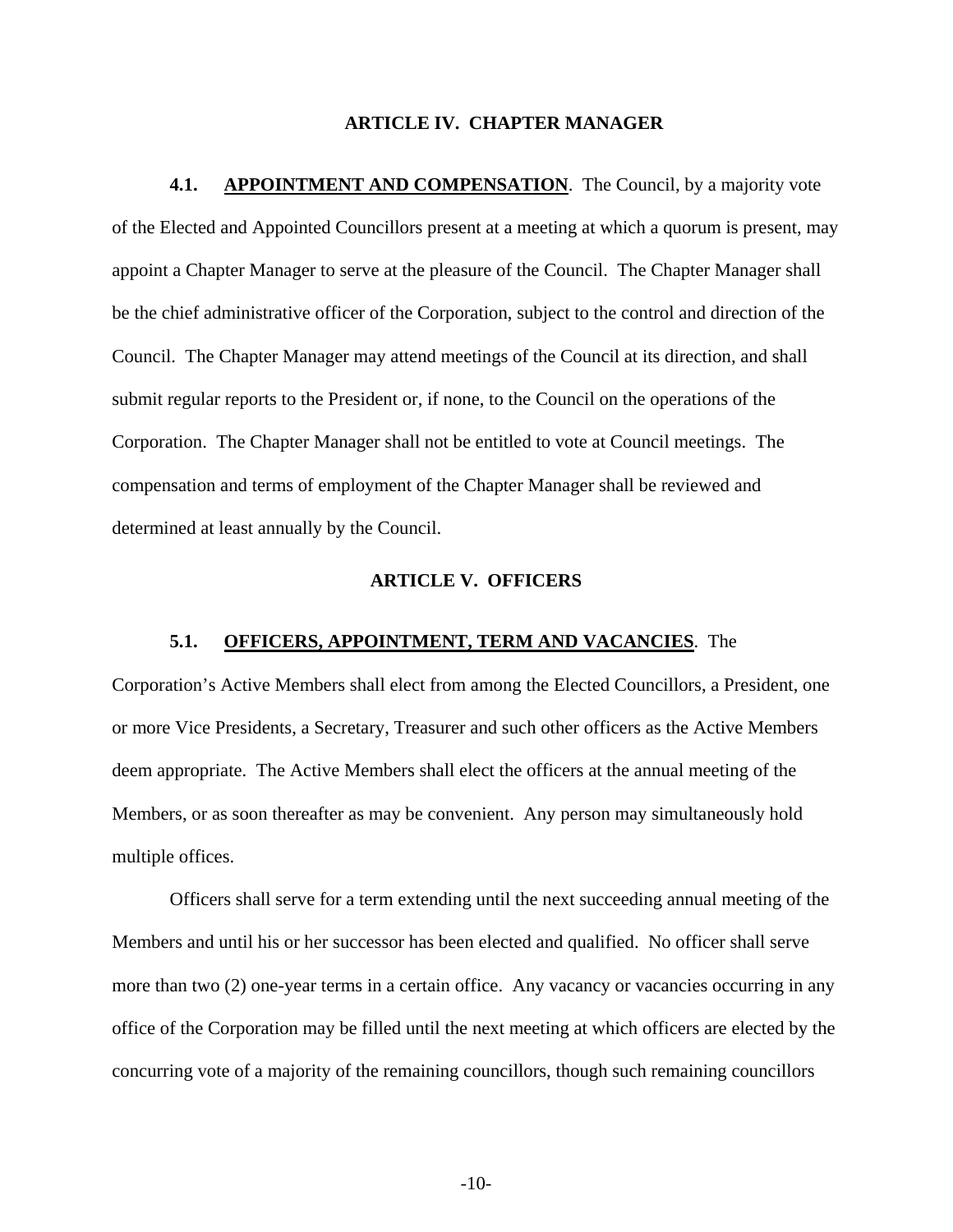<span id="page-12-0"></span>are less than a quorum, though the number of councillors at the meeting are less than a quorum, and though such majority is less than a quorum.

**5.2. PRESIDENT**. The President shall preside at each meeting of the councillors and shall have such powers and duties as usually pertain to the office of president. In general, the President shall be the chief executive officer of the Corporation and shall have general supervision over the affairs of the Corporation, subject to the control of the Council. The President shall appoint the members of all committees of the Corporation. The President shall also perform such other duties as may be assigned to him or her by the Council or the Members.

**5.3. VICE PRESIDENTS**. It shall be the duty of each Vice President, in the absence of the President, to perform the President's duties. Each Vice President shall also perform such other duties as may be assigned to him or her by the Council or the Members.

**5.4. SECRETARY**. The Secretary shall maintain a current list of the names and addresses of the Corporation's Members in good standing, prepare an alphabetical list of all Active Members prior to each Members' meeting, provide notice of all meetings of the Corporation and of the Council, maintain the minutes of the proceedings of the meetings of the Corporation and of the Council, maintain a current roster of all Fellows, Associate Fellows, Resident Members and Medical Students of the College residing within the Corporation's geographic are, including those who are not Members of the Corporation, and act as custodian of all records and reports of the Corporation and of the Council. In addition, the Secretary shall perform such other duties as are incident to the office or as may be assigned by the President, the Council or the Members.

**5.5. TREASURER**. The Treasurer shall supervise the receipt and custody of the Corporation's funds; maintain or oversee correct and complete books and records of account,

-11-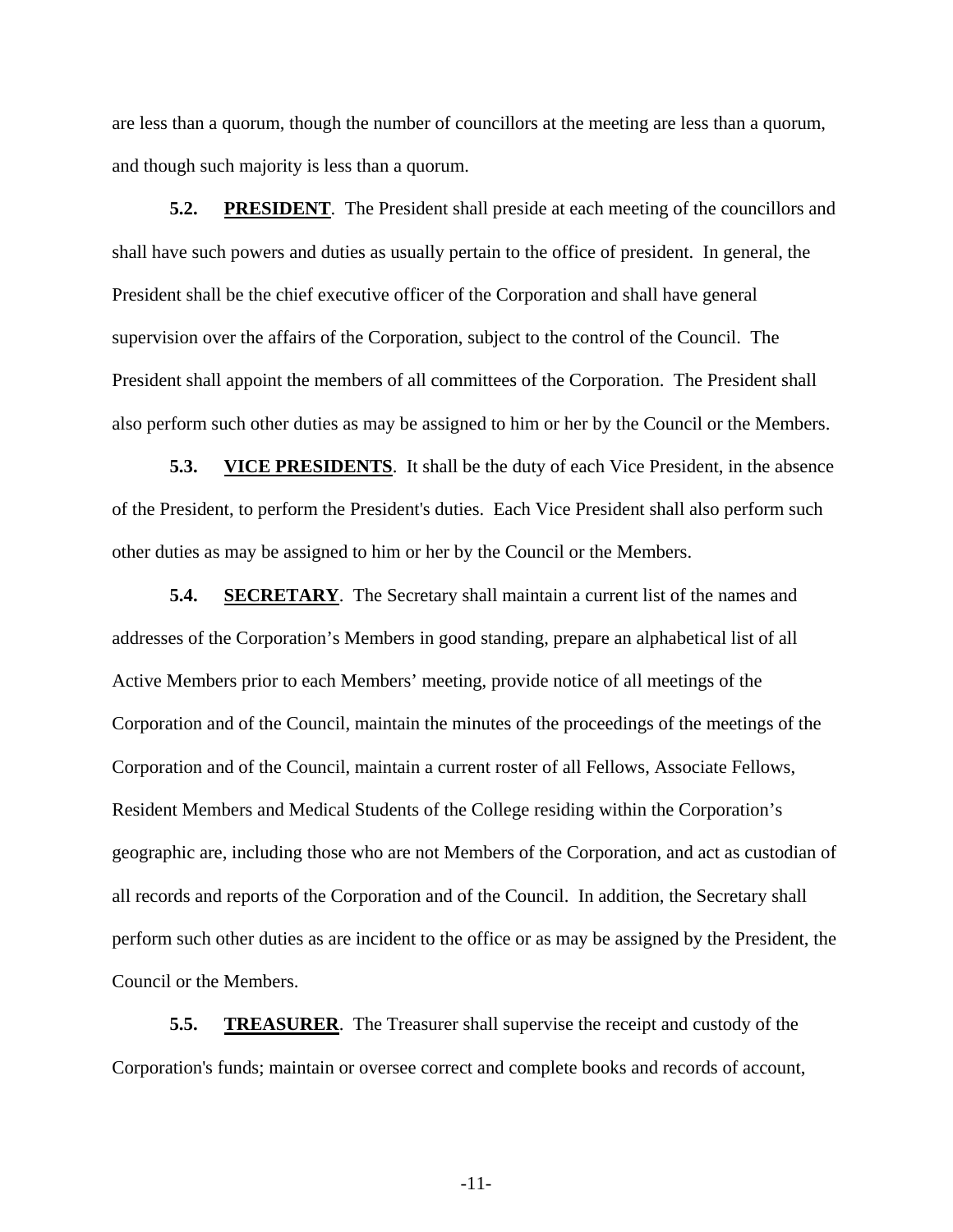<span id="page-13-0"></span>including full and accurate accounts of receipts and disbursements in books belonging to the Corporation; assume responsibility for all funds and securities of the Corporation and deposit all such funds and securities in the name of the Corporation in such banks, trust companies or other depositories as shall be selected by the Council; prepare, distribute and retain or cause to be prepared, distributed and retained all reports, records and returns required by law regarding the Corporation's financial status; and perform such other duties as may be assigned to him or her, by the President, the Council or the Member.

**5.6. REMOVAL.** Any officer of the Corporation may be removed, with or without cause, at any time by a resolution adopted by the Members or by the affirmative vote of a majority of all of the then serving councillors, but without prejudice to such officer's contract rights, if any.

#### **ARTICLE VI. GENERAL PROVISIONS**

**6.1. DUALITY OF INTEREST.** Each councillor shall disclose to the Council immediately upon election and thereafter, annually (or sooner if a duality of interest should sooner arise) any duality of interest involving him or her, including persons related to him or her and any ownership of any voting power or profits or beneficial interest of any other entity. No member of the Council shall vote on any matter which would have a material financial effect upon such councillor, a person closely related to such councillor, or upon an entity with respect to which such councillor has an employment relationship, beneficial interest or other significant financial relationship or upon his or her business. Any such financial effect shall be disclosed at the time of such vote, and any disclosing councillor must refrain from consideration of the proposed transaction, unless for special reason the Council or administration requests

-12-